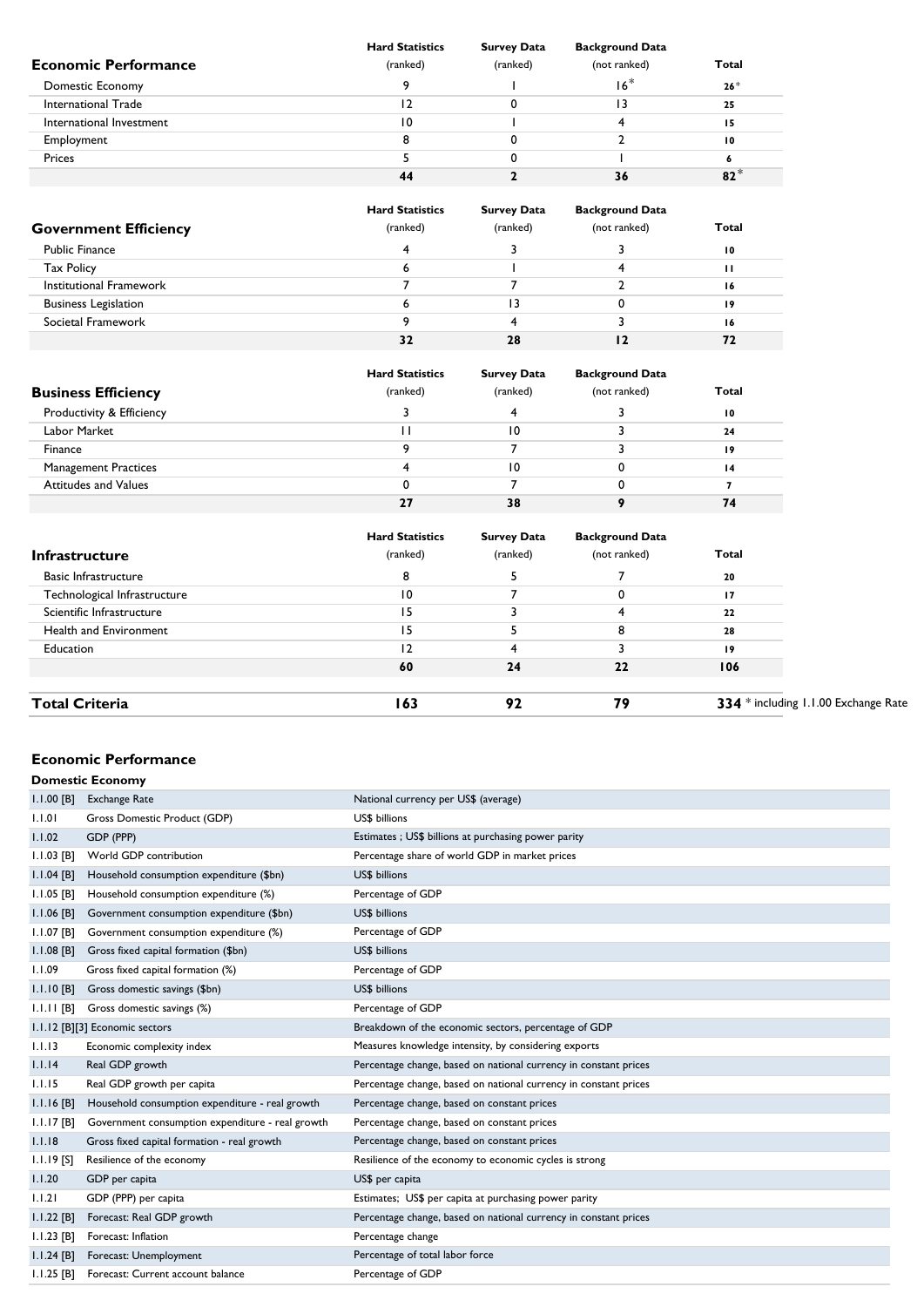### **International Trade**

| $1.2.01$ [B] | Current account balance (\$bn)                     | $US$$ billions (minus sign = deficit)                             |
|--------------|----------------------------------------------------|-------------------------------------------------------------------|
| 1.2.02       | Current account balance                            | Percentage of GDP                                                 |
| $1.2.03$ [B] | Balance of trade (\$bn)                            | $US$$ billions (minus sign = deficit)                             |
| $1.2.04$ [B] | Balance of trade (%)                               | Percentage of GDP                                                 |
| $1.2.05$ [B] | Balance of commercial services (\$bn)              | $US$$ billions (minus sign = deficit)                             |
| $1.2.06$ [B] | Balance of commercial services (%)                 | Percentage of GDP                                                 |
| $1.2.07$ [B] | World exports contribution                         | Percentage share of world exports (goods and commercial services) |
| 1.2.08       | Exports of goods (\$bn)                            | US\$ billions                                                     |
| 1.2.09       | Exports of goods (%)                               | Percentage of GDP                                                 |
| 1.2.10 [B]   | Exports of goods per capita                        | US\$ per capita                                                   |
| 1.2.11       | Exports of goods - growth                          | Percentage change, based on US\$ values                           |
| 1.2.12       | Exports of commercial services (\$bn)              | US\$ billions                                                     |
| 1.2.13       | Exports of commercial services (%)                 | Percentage of GDP                                                 |
| 1.2.14       | Exports of commercial services - growth            | Percentage change, based on US\$ values                           |
| $1.2.15$ [B] | Exports of goods & commercial services             | US\$ billions                                                     |
|              | 1.2.16 [B][3] Exports breakdown by economic sector | Percentage of total exports                                       |
| 1.2.17       | Export concentration by partner                    | Exports to top 5 countries, percentage of total exports           |
| 1.2.18       | Export concentration by product                    | Top 5 products, percentage of total exports                       |
| $1.2.19$ [B] | Imports of goods & commercial services (\$bn)      | US\$ billions                                                     |
| $1.2.20$ [B] | Imports of goods & commercial services (%)         | Percentage of GDP                                                 |
| $1.2.21$ [B] | Imports of goods & commerc. services growth        | Percentage change, based on US\$ values                           |
|              | 1.2.22 [B][3] Imports breakdown by economic sector | Percentage of total imports                                       |
| 1.2.23       | Trade to GDP ratio                                 | (Exports + Imports) / GDP                                         |
| 1.2.24       | Terms of trade index                               | Unit value of exports over unit value of imports                  |
| 1.2.25       | Tourism receipts                                   | International tourism receipts as a percentage of GDP             |

#### **International Investment**

| 1.3.01       | Direct investment flows abroad (\$bn)           | US\$ billions                                                        |
|--------------|-------------------------------------------------|----------------------------------------------------------------------|
| 1.3.02       | Direct investment flows abroad (% of GDP)       | Percentage of GDP                                                    |
| 1.3.03       | Direct investment stocks abroad (\$bn)          | US\$ billions                                                        |
| 1.3.04       | Direct investment stocks abroad (% of GDP)      | Percentage of GDP                                                    |
| 1.3.05       | Direct investment flows inward (\$bn)           | US\$ billions                                                        |
| 1.3.06       | Direct investment flows inward (% of GDP)       | Percentage of GDP                                                    |
| 1.3.07       | Direct investment stocks inward (\$bn)          | US\$ billions                                                        |
| 1.3.08       | Direct investment stocks inward (% of GDP)      | Percentage of GDP                                                    |
| $1.3.09$ [B] | Balance of direct investment flows (\$bn)       | US\$ billions (flows abroad minus flows inward)                      |
| $1.3.10$ [B] | Balance of direct investment flows (%)          | Percentage of GDP (flows abroad minus flows inward)                  |
| $1.3.11$ [B] | Net position in direct investment stocks (\$bn) | US\$ billions (stocks abroad minus stocks inward)                    |
| $1.3.12$ [B] | Net position in direct investment stocks (%)    | Percentage of GDP (stocks abroad minus stocks inward)                |
| $1.3.13$ [S] | Relocation threats of business                  | Relocation of business is not a threat to the future of your economy |
| 1.3.14       | Portfolio investment assets                     | US\$ billions                                                        |
| 1.3.15       | Portfolio investment liabilities                | US\$ billions                                                        |

## **Employment**

| 1.4.01     | Employment                         | Total employment in millions                                               |
|------------|------------------------------------|----------------------------------------------------------------------------|
| 1.4.02     | Employment (%)                     | Percentage of population                                                   |
| 1.4.03     | Employment - growth                | Estimates: percentage change                                               |
| 1.4.04     | Employment - long-term growth      | Estimates: five year percentage change                                     |
|            | 1.4.05 [B][3] Employment by sector | Percentage of total employment                                             |
| I.4.06 [B] | Employment in the public sector    | Percentage of total employment                                             |
| 1.4.07     | Unemployment rate                  | Percentage of labor force                                                  |
| l.4.08     | Long-term unemployment             | Percentage of labor force                                                  |
| 1.4.09     | Youth unemployment                 | Percentage of youth labor force (under the age of 25)                      |
| 1.4.10     | Youth exclusion                    | Share of youth population (15-24) not in education, employment or training |
|            |                                    |                                                                            |

| <b>Prices</b> |                          |                                                                                                 |
|---------------|--------------------------|-------------------------------------------------------------------------------------------------|
| 1.5.01        | Consumer price inflation | Average annual rate                                                                             |
| 1.5.02        | Cost-of-living index     | Index of a basket of goods & services in the main city, including housing (New York City = 100) |
| $1.5.03$ [B]  | Apartment rent           | 3-room apartment monthly rent in major cities, US\$                                             |
| 1.5.04        | Office rent              | Total occupation cost in the main city (US\$/Sq.M. per year)                                    |
| 1.5.05        | Food costs               | Percentage of household final consumption expenditures                                          |
| 1.5.06        | Gasoline prices          | Premium unleaded gasoline (95 Ron) US\$ per litre                                               |

# **Government Efficiency**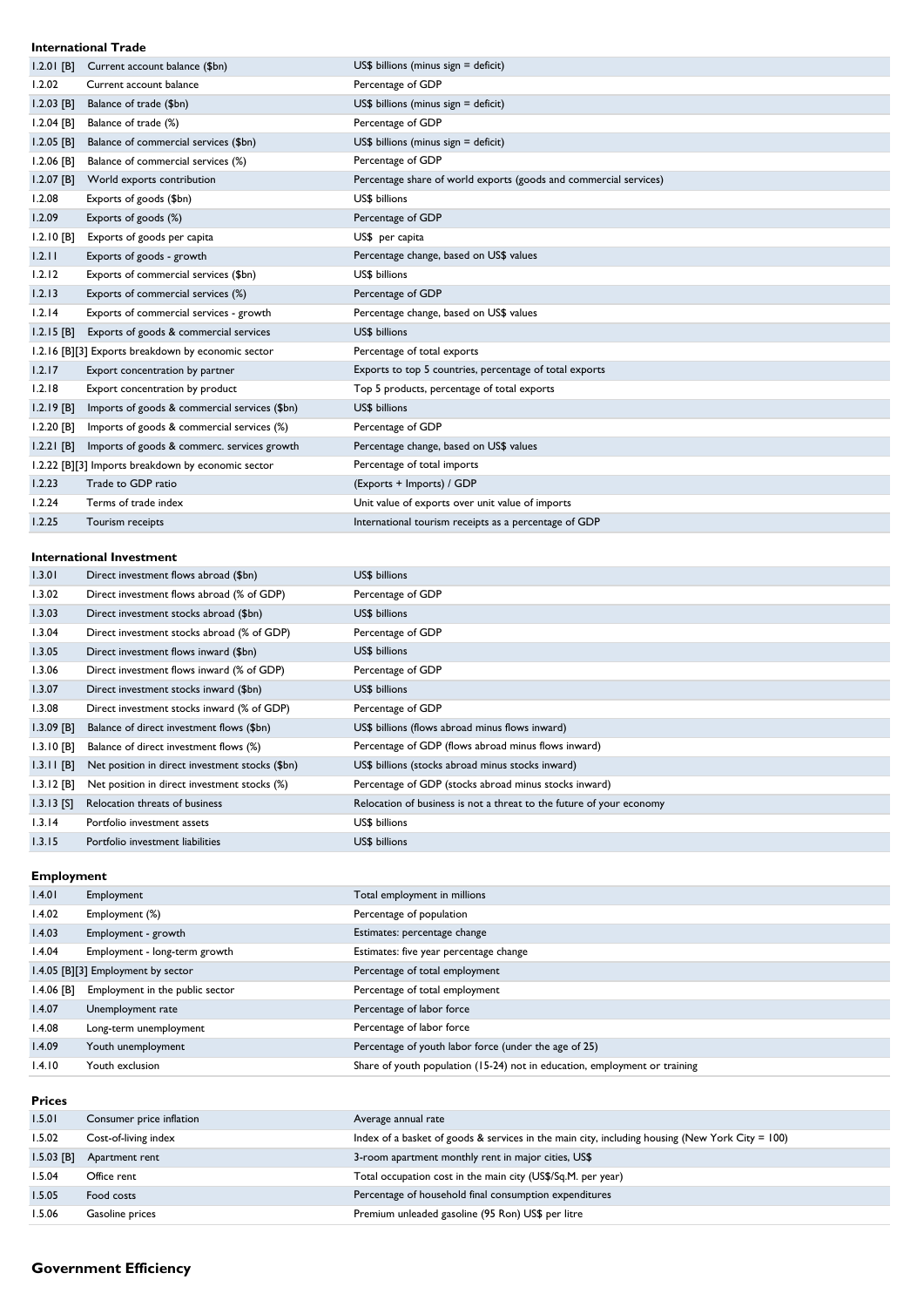#### **Public Finance**

| 2.1.01 [B]   | Government budget surplus/deficit (\$bn)  | US\$ billions                                                    |
|--------------|-------------------------------------------|------------------------------------------------------------------|
| 2.1.02       | Government budget surplus/deficit (%)     | Percentage of GDP                                                |
| $2.1.03$ [B] | Total general government debt (\$bn)      | <b>US\$</b> billions                                             |
| 2.1.04       | Total general government debt (%)         | Percentage of GDP                                                |
| $2.1.05$ [B] | Total general government debt-real growth | Percentage change, based on national currency in constant prices |
| 2.1.06       | Interest payment (%)                      | Percentage of current revenue                                    |
| 2.1.07 [S]   | Public finances                           | Public finances are being efficiently managed                    |
| 2.1.08 [S]   | Tax evasion                               | Tax evasion is not a threat to your economy                      |
| $2.1.09$ [S] | Pension funding                           | Pension funding is adequately addressed for the future           |
| 2.1.10       | General government expenditure            | Percentage of GDP                                                |
|              |                                           |                                                                  |

# **Tax Policy**

| 2.2.01       | Collected total tax revenues           | Percentage of GDP                                                                |
|--------------|----------------------------------------|----------------------------------------------------------------------------------|
| 2.2.02       | Collected personal income tax          | On profits, income and capital gains, as a percentage of GDP                     |
| $2.2.03$ [B] | Collected corporate taxes              | On profits, income and capital gains, as a percentage of GDP                     |
| $2.2.04$ [B] | Collected indirect tax revenues        | Taxes on goods and services as a percentage of GDP                               |
| $2.2.05$ [B] | Collected capital and property taxes   | Percentage of GDP                                                                |
| 2.2.06 [B]   | Collected social security contribution | Compulsory contribution of employees and employers as a percentage of GDP        |
| 2.2.07       | Corporate tax rate on profit           | Maximum tax rate, calculated on profit before tax                                |
| 2.2.08       | Consumption tax rate                   | Standard rate of VAT/GST                                                         |
| 2.2.09       | Employer social security tax rate      | %                                                                                |
| 2.2.10       | Employee social security tax rate      | ℅                                                                                |
| $2.2.11$ [S] | Real personal taxes                    | Real personal taxes do not discourage people from working or seeking advancement |

### **Institutional Framework**

| $2.3.01$ [B] | Real short-term interest rate        | Real discount / bank rate                                                        |
|--------------|--------------------------------------|----------------------------------------------------------------------------------|
| $2.3.02$ [S] | Cost of capital                      | Cost of capital encourages business development                                  |
| 2.3.03       | Interest rate spread                 | Lending rate minus deposit rate                                                  |
| 2.3.04       | Country credit rating                | Index (0-60) of three country credit ratings: Fitch, Moody's and S&P             |
| $2.3.05$ [S] | Central bank policy                  | Central bank policy has a positive impact on the economy                         |
| $2.3.06$ [B] | Foreign currency reserves            | US\$ billions                                                                    |
| 2.3.07       | Foreign currency reserves per capita | US\$ per capita                                                                  |
| 2.3.08       | Exchange rate stability              | Parity change from national currency to SDR, 2021 / 2019                         |
| $2.3.09$ [S] | Legal and regulatory framework       | The legal and regulatory framework encourages the competitiveness of enterprises |
| $2.3.10$ [S] | Adaptability of government policy    | Adaptability of government policy to changes in the economy is high              |
| $2.3.11$ [S] | Transparency                         | Transparency of government policy is satisfactory                                |
| $2.3.12$ [S] | Bureaucracy                          | Bureaucracy does not hinder business activity                                    |
| $2.3.13$ [S] | Bribery and corruption               | Bribery and corruption do not exist                                              |
| 2.3.14       | Rule of law                          | Rule of Law Index                                                                |
| 2.3.15       | Sustainable Development Goals        | Country performance on the 17 SDGs                                               |
| 2.3.16       | Democracy Index                      | EIU Overall Democracy Index, © The Economist Intelligence Unit Limited 2021      |
|              |                                      |                                                                                  |

### **Business Legislation**

| 2.4.01                    | <b>Tariff barriers</b>         | Tariffs on imports: Applied weighted mean tariff rate for all products                             |
|---------------------------|--------------------------------|----------------------------------------------------------------------------------------------------|
| $2.4.02$ [S]              | Protectionism                  | Protectionism of your government does not impair the conduct of your business                      |
| $2.4.03$ [S]              | Public sector contracts        | Public sector contracts are sufficiently open to foreign bidders                                   |
| $2.4.04$ [S]              | Foreign investors              | Foreign investors are free to acquire control in domestic companies                                |
| $2.4.05$ [S]              | Capital markets                | Capital markets (foreign and domestic) are easily accessible                                       |
| 2.4.06 [S]                | Investment incentives          | Investment incentives are attractive to foreign investors                                          |
| 2.4.07                    | Government subsidies           | To private and public companies as a percentage of GDP                                             |
| $2.4.08$ [S]              | Subsidies                      | Subsidies do not distort fair competition and economic development                                 |
| $2.4.09$ [S]              | State ownership of enterprises | State ownership of enterprises is not a threat to business activities                              |
| $2.4.10$ [S]              | Competition legislation        | Competition legislation is efficient in preventing unfair competition                              |
| $2.4.11$ [S]              | Parallel economy               | Parallel (black-market, unrecorded) economy does not impair economic development                   |
| 2.4.12                    | New business density           | Registered new businesses per 1'000 people aged 15-64                                              |
| $2.4.13$ [S]              | Creation of firms              | Creation of firms is supported by legislation                                                      |
| 2.4.14                    | Start-up days                  | Number of days to start a business                                                                 |
| 2.4.15                    | Start-up procedures            | Number of procedures to start a business                                                           |
| $2.4.16$ [S]              | Labor regulations              | Labor regulations (hiring/firing practices, minimum wages, etc.) do not hinder business activities |
| $2.4.17$ [S]              | Unemployment legislation       | Unemployment legislation provides an incentive to look for work                                    |
| $2.4.18$ [S]              | Immigration laws               | Immigration laws do not prevent your company from employing foreign labor                          |
| 2.4.19                    | Redundancy costs               | Number of weeks of salary                                                                          |
| <b>Societal Framework</b> |                                |                                                                                                    |
|                           |                                |                                                                                                    |

```
2.5.01 [S] Justice Justice Justice is fairly administered
2.5.02 Homicide Intentional homicide, rate per 100'000 population
```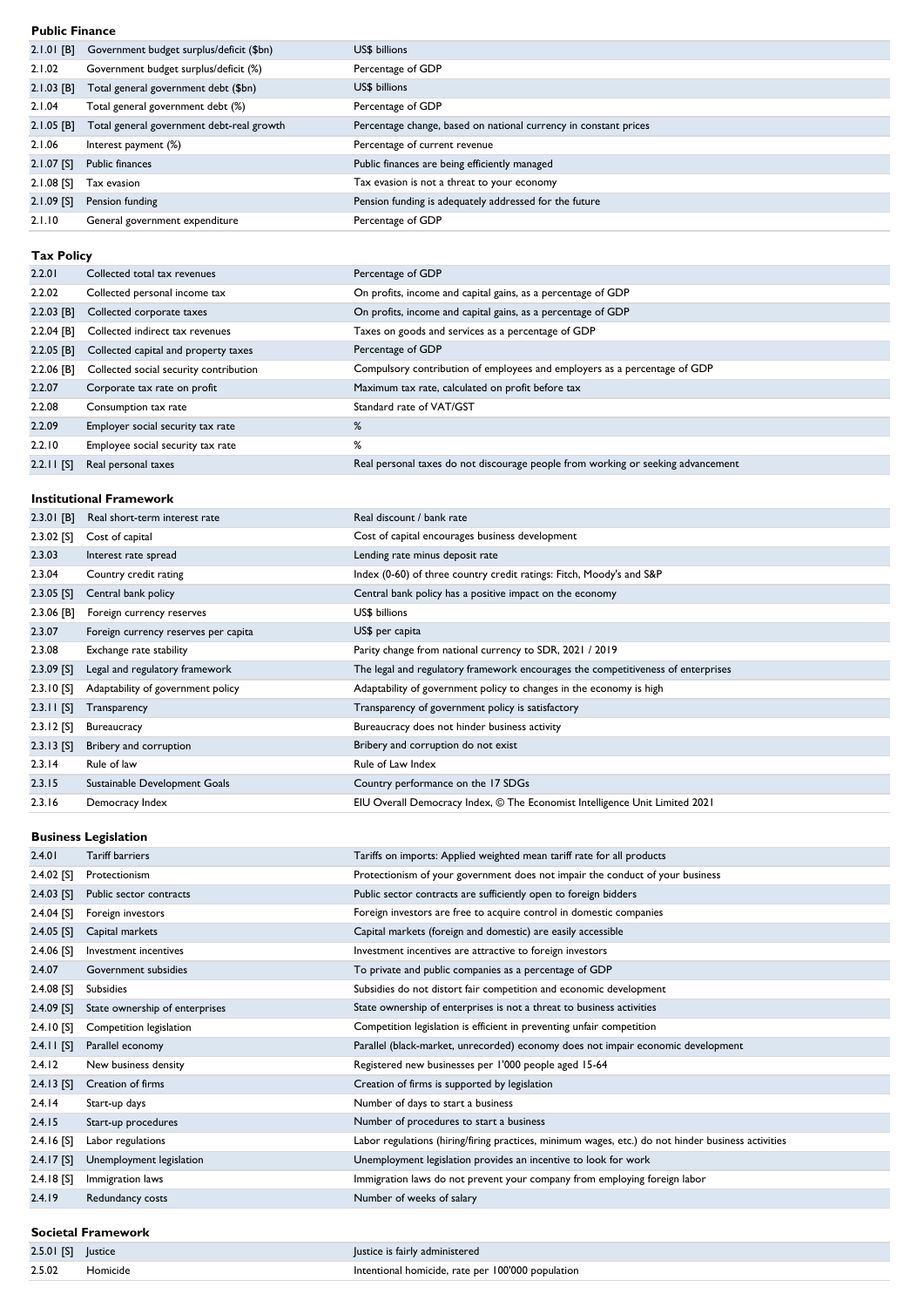| 2.5.03       | Ageing of population                    | Population over 65, percentage of total population                                     |
|--------------|-----------------------------------------|----------------------------------------------------------------------------------------|
| $2.5.04$ [S] | Risk of political instability           | The risk of political instability is very low                                          |
| $2.5.05$ [S] | Social cohesion                         | Social cohesion is high                                                                |
| 2.5.06       | Gini coefficient                        | Equal distribution of income scale: 0 (absolute equality) to 100 (absolute inequality) |
| $2.5.07$ [B] | Income distribution - lowest 10%        | Percentage of household incomes going to lowest 10% of households                      |
| $2.5.08$ [B] | Income distribution - highest 10%       | Percentage of household incomes going to highest 10% of households                     |
| 2.5.09       | Income distribution - lowest 40%        | Percentile going to the lowest 40% of households                                       |
| $2.5.10$ [B] | Income distribution - lowest 40% growth | Percentile going to the lowest 40% of households - growth                              |
| $2.5.11$ [S] | Equal opportunity                       | Equal opportunity legislation in your economy encourages economic development          |
| 2.5.12       | Females in parliament                   | Percentage of total seats in Parliament                                                |
| 2.5.13       | Unemployment rate - gender ratio        | Ratio of the female and male unemployement rates                                       |
| 2.5.14       | Gender inequality                       | Gender Inequality Index (UNDP)                                                         |
| 2.5.15       | Disposable Income                       | Female / male ratio                                                                    |
| 2.5.16       | Freedom of the Press                    | Reporters Without Borders: World Press Freedom Score                                   |
|              |                                         |                                                                                        |

# **Business Efficiency**

| <b>Productivity &amp; Efficiency</b> |                                          |                                                                                        |
|--------------------------------------|------------------------------------------|----------------------------------------------------------------------------------------|
| 3.1.01                               | Overall productivity (PPP)               | Estimates: GDP (PPP) per person employed, US\$                                         |
| 3.1.02                               | Overall productivity (PPP) - real growth | Estimates: Percentage change of GDP (PPP) per person employed                          |
| 3.1.03                               | Labor productivity (PPP)                 | Estimates: GDP (PPP) per person employed per hour, US\$                                |
| $3.1.04$ [B]                         | Agricultural productivity (PPP)          | Estimates: Related GDP (PPP) per person employed in agriculture, US\$                  |
| $3.1.05$ [B]                         | Productivity in industry (PPP)           | Estimates: Related GDP (PPP) per person employed in industry, US\$                     |
| $3.1.06$ [B]                         | Productivity in services (PPP)           | Estimates: Related GDP (PPP) per person employed in services, US\$                     |
| $3.1.07$ [S]                         | Workforce productivity                   | Workforce productivity is competitive by international standards                       |
| $3.1.08$ [S]                         | Large corporations                       | Large corporations are efficient by international standards                            |
| $3.1.09$ [S]                         | Small and medium-size enterprises        | Small and medium-size enterprises are efficient by international standards             |
| 3. I . I 0 [S]                       | Use of digital tools and technologies    | Companies are very good at using digital tools and technologies to improve performance |

# **Labor Market**

| 3.2.01       | Compensation levels                      | Total hourly compensation in manufacturing (wages + supplementary benefits), US\$              |
|--------------|------------------------------------------|------------------------------------------------------------------------------------------------|
| $3.2.02$ [B] | Unit labor costs for total economy       | Percentage change                                                                              |
| 3.2.03       | [7] Remuneration in services professions | Gross annual income including supplements such as bonuses, US\$                                |
| 3.2.04       | [4] Remuneration of management           | Total base salary plus bonuses and long-term incentives, US\$                                  |
| 3.2.05 [B]   | Remuneration spread                      | Ratio of CEO to personal assistant remuneration                                                |
| 3.2.06       | Working hours                            | Average number of working hours per year                                                       |
| $3.2.07$ [S] | Worker motivation                        | Worker motivation in companies is high                                                         |
| $3.2.08$ [B] | Industrial disputes                      | Working days lost per 1,000 inhabitants per year (average 2018-2020)                           |
| $3.2.09$ [S] | Apprenticeships                          | Apprenticeships are sufficiently implemented                                                   |
| 3.2.10 [S]   | Employee training                        | Employee training is a high priority in companies                                              |
| 3.2.11       | Labor force                              | Employed and registered unemployed (millions)                                                  |
| 3.2.12       | Labor force (%)                          | Percentage of population                                                                       |
| 3.2.13       | Labor force growth                       | Percentage change                                                                              |
| 3.2.14       | Labor force - long-term growth           | Estimates: % of population, percentage change in 4 years                                       |
| 3.2.15       | Part-time employment                     | Percentage of total employment                                                                 |
| 3.2.16       | Female labor force                       | Percentage of total labor force                                                                |
| 3.2.17       | Foreign labor force - migrant stock      | Migrant stock, age 20-64, % of population                                                      |
| $3.2.18$ [S] | Skilled labor                            | Skilled labor is readily available                                                             |
| $3.2.19$ [S] | Finance skills                           | Finance skills are readily available                                                           |
| 3.2.20 [S]   | Attracting and retaining talents         | Attracting and retaining talents is a priority in companies                                    |
| $3.2.21$ [S] | Brain drain                              | Brain drain (well-educated and skilled people) does not hinder competitiveness in your economy |
| $3.2.22$ [S] | Foreign highly-skilled personnel         | Foreign highly-skilled personnel are attracted to your country's business environment          |
| $3.2.23$ [S] | International experience                 | International experience of senior managers is generally significant                           |
| $3.2.24$ [S] | Competent senior managers                | Competent senior managers are readily available                                                |

### **Finance**

| 3.3.01       | Banking sector assets                       | Percentage of GDP                                                                      |
|--------------|---------------------------------------------|----------------------------------------------------------------------------------------|
| $3.3.02$ [B] | Financial cards in circulation              | Number of cards per capita                                                             |
| 3.3.03       | Financial card transactions                 | US\$ per capita                                                                        |
| 3.3.04       | Access to financial services                | Proportion of adults with a bank account or mobile-money-service provider              |
| 3.3.05       | Access to financial services - gender ratio | Ratio of the female and male access to a bank account or mobile-money-service provider |
| $3.3.06$ [S] | Banking and financial services              | Banking and financial services do support business activities efficiently              |
| 3.3.07 [S]   | Regulatory compliance (banking laws)        | Regulatory compliance is sufficiently developed                                        |
| $3.3.08$ [S] | Stock markets                               | Stock markets provide adequate financing to companies                                  |
| $3.3.09$ [B] | Stock market capitalization (\$bn)          | US\$ billions                                                                          |
| 3.3.10       | Stock market capitalization (%)             | Percentage of GDP                                                                      |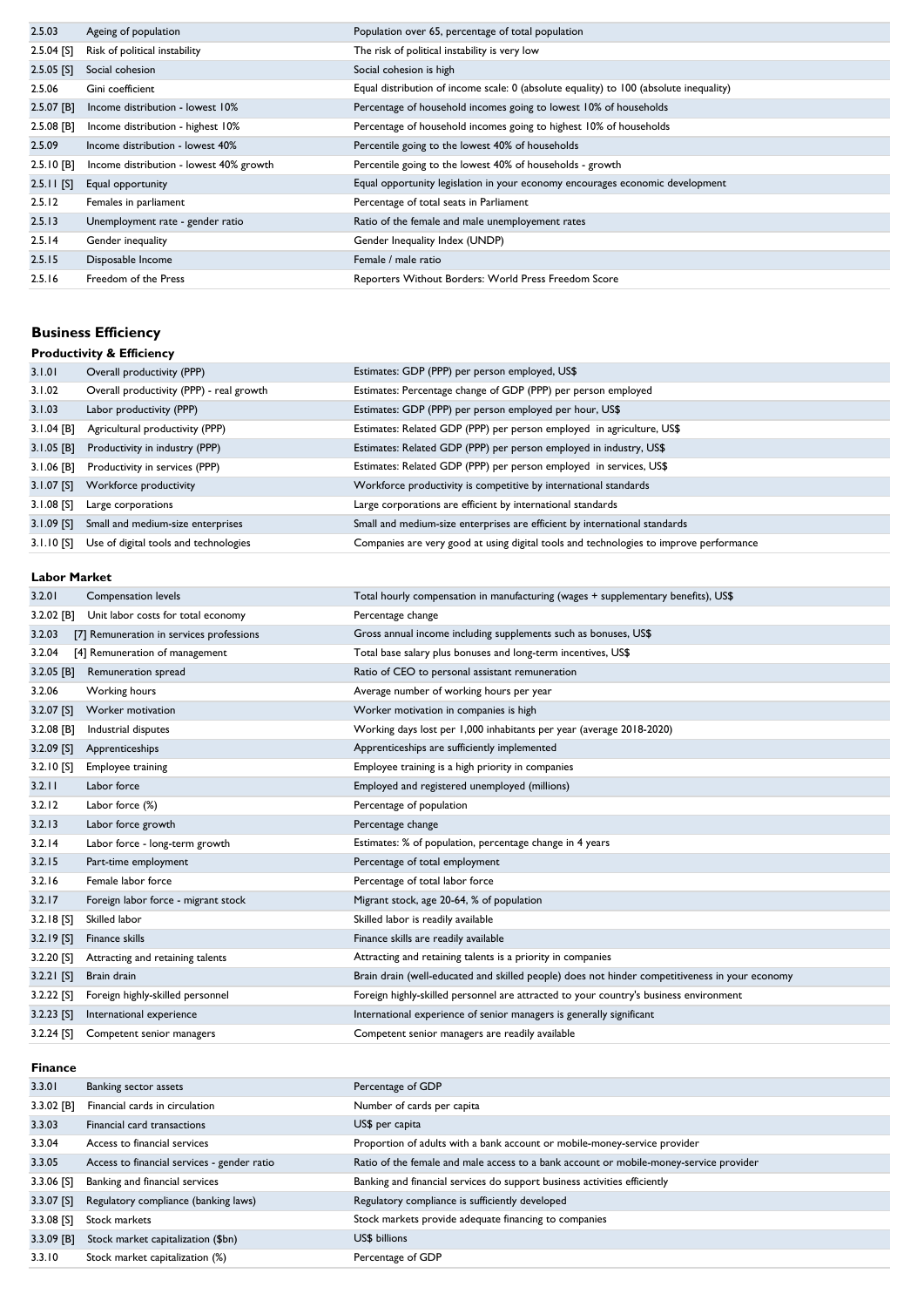| $3.3.11$ [B] | Value traded on stock markets | US\$ per capita                                                        |
|--------------|-------------------------------|------------------------------------------------------------------------|
| 3.3.12       | Listed domestic companies     | Number of listed domestic companies                                    |
| 3.3.13       | Stock market index            | Percentage change on index in national currency                        |
| $3.3.14$ [S] | Shareholders' rights          | Shareholders' rights are sufficiently implemented                      |
| 3.3.15       | Initial Public Offerings      | By acquiror nation (average 2019-2021) US\$ millions                   |
| $3.3.16$ [S] | Credit                        | Credit is easily available for business                                |
| $3.3.17$ [S] | Venture capital               | Venture capital is easily available for business                       |
| 3.3.18       | M&A Activity                  | Deals per listed company (average 2018-2020)                           |
| 3.3.19 [S]   | Corporate debt                | Corporate debt does not restrain the ability of enterprises to compete |

#### **Management Practices**

| $3.4.01$ [S] | Agility of companies                       | Companies are agile                                                                |
|--------------|--------------------------------------------|------------------------------------------------------------------------------------|
| 3.4.02 [S]   | Changing market conditions                 | Companies are generally extremely aware of changing market conditions              |
| $3.4.03$ [S] | Opportunities and threats                  | Companies are very good at responding quickly to opportunities and threats         |
| $3.4.04$ [S] | Credibility of managers                    | Credibility of managers in society is strong                                       |
| $3.4.05$ [S] | Corporate boards                           | Corporate boards do supervise the management of companies effectively              |
| $3.4.06$ [S] | Auditing and accounting practices          | Auditing and accounting practices are adequately implemented in business           |
| $3.4.07$ [S] | Use of big data and analytics              | Companies are very good at using big data and analytics to support decision-making |
| $3.4.08$ [S] | Customer satisfaction                      | Customer satisfaction is emphasized in companies                                   |
| $3.4.09$ [S] | Entrepreneurship                           | Entrepreneurship of managers is widespread in business                             |
| $3.4.10$ [S] | Social responsibility                      | Social responsibility of business leaders is high                                  |
| 3.4.11       | Women in management                        | Female share of senior and middle management (% of management)                     |
| 3.4.12       | Women on boards                            | Boardmembers of all companies analyzed by MSCI                                     |
| 3.4.13       | Entrepreneurial fear of failure            | % indicating that fear of failure would prevent them from setting up a business    |
| 3.4.14       | Total early-stage Entrepreneurial Activity | % who are either a nascent entrepreneur or owner-manager of a new business         |

### **Attitudes and Values**

| 3.5.01 [S]   | Attitudes toward globalization       | Attitudes toward globalization are generally positive in your society          |
|--------------|--------------------------------------|--------------------------------------------------------------------------------|
| 3.5.02 [S]   | Image abroad or branding             | The image abroad of your country encourages business development               |
| $3.5.03$ [S] | National culture                     | The national culture is open to foreign ideas                                  |
| 3.5.04 [S]   | Flexibility and adaptability         | Flexibility and adaptability of people are high when faced with new challenges |
| $3.5.05$ [S] | Need for economic and social reforms | The need for economic and social reforms is generally well understood          |
| 3.5.06 [S]   | Digital transformation in companies  | Digital transformation in companies is generally well implemented              |
| $3.5.07$ [S] | Value system                         | The value system in your society supports competitiveness                      |

## **Infrastructure**

### **Basic Infrastructure**

| $4.1.01$ [B] | Land area                                 | Square kilometers ('000)                                                                 |
|--------------|-------------------------------------------|------------------------------------------------------------------------------------------|
| 4.1.02       | Arable area                               | Square meters per capita                                                                 |
| 4.1.03       | Water resources                           | Total internal renewable per capita in cubic meters                                      |
| 4.1.04 [S]   | Access to water                           | Access to water is adequately ensured and managed                                        |
| $4.1.05$ [S] | Management of cities                      | Management of cities supports business development                                       |
| 4.1.06 [B]   | Population - market size                  | Estimates in millions                                                                    |
| 4.1.07       | Population - growth                       | Percentage change                                                                        |
|              | 4.1.08 [B][2] Dependent Population        | Percentage of total population                                                           |
| 4.1.09       | Dependency ratio                          | Population under 15 and over 64 years old, divided by active population (15 to 64 years) |
| 4.1.10       | Roads                                     | Density of the network, km roads/square km land area                                     |
| 4.1.11       | Railroads                                 | Density of the network, km per square km                                                 |
| $4.1.12$ [B] | Air transportation                        | Number of passengers carried by main companies, thousands                                |
| $4.1.13$ [S] | Quality of air transportation             | Quality of air transportation encourages business development                            |
| 4.1.14 [S]   | Distribution infrastructure               | The distribution infrastructure of goods and services is generally efficient             |
| $4.1.15$ [S] | Energy infrastructure                     | Energy infrastructure is adequate and efficient                                          |
| 4.1.16 [B]   | Total indigenous energy production        | <b>Millions MTOE</b>                                                                     |
| 4.1.17       | Total indigenous energy production (%)    | Percentage of total requirements in tons of oil equivalent                               |
| $4.1.18$ [B] | Total final energy consumption            | <b>Millions MTOE</b>                                                                     |
| $4.1.19$ [B] | Total final energy consumption per capita | MTOE per capita                                                                          |
| 4.1.20       | Electricity costs for industrial clients  | US\$ per kwh                                                                             |
|              |                                           |                                                                                          |
|              | <b>Technological Infrastructure</b>       |                                                                                          |

| 4.2.01     | Investment in Telecommunications | Percentage of GDP                                                      |
|------------|----------------------------------|------------------------------------------------------------------------|
| 4.2.02     | Mobile Broadband subscribers     | 4G & 5G market, % of mobile market                                     |
| 4.2.03     | Mobile Telephone costs           | Monthly Blended Average Revenue per User                               |
| 4.2.04 [S] | Communications technology        | Communications technology (voice and data) meets business requirements |
| 4.2.05     | Secure internet servers          | publicly-trusted TLS/SSL certificates, Netcraft Secure Server Survey.  |
| 4.2.06     | Internet users                   | Number of internet users per 1000 people                               |
| 4.2.07     | Broadband subscribers            | Number of subscriptions per 1000 inhabitants                           |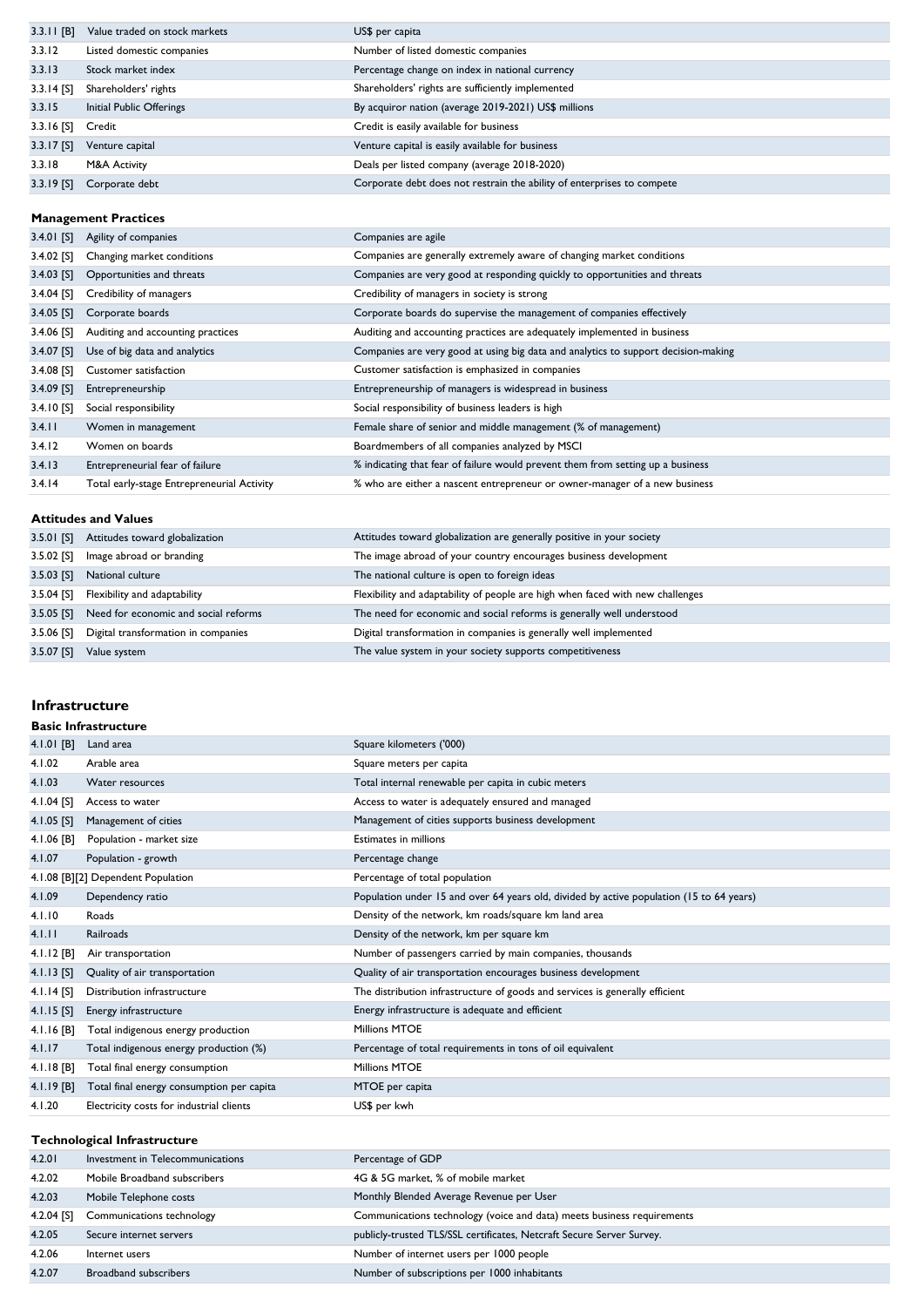| 4.2.08       | Internet bandwidth speed              | Average speed                                                                    |
|--------------|---------------------------------------|----------------------------------------------------------------------------------|
| $4.2.09$ [S] | Digital/Technological skills          | Digital/Technological skills are readily available                               |
| $4.2.10$ [S] | Qualified engineers                   | Qualified engineers are available in your labor market                           |
| $4.2.11$ [S] | Public-private partnerships           | Public and private sector ventures are supporting technological development      |
| $4.2.12$ [S] | Development & application of tech.    | Development and application of technology are supported by the legal environment |
| $4.2.13$ [S] | Funding for technological development | Funding for technological development is readily available                       |
| 4.2.14       | High-tech exports (\$)                | US\$ millions                                                                    |
| 4.2.15       | High-tech exports (%)                 | Percentage of manufactured exports                                               |
| 4.2.16       | ICT service exports                   | Percentage of service exports                                                    |
| $4.2.17$ [S] | Cyber security                        | Cyber security is being adequately addressed by corporations                     |

## **Scientific Infrastructure**

| 4.3.01       | Total expenditure on R&D (\$)              | US\$ millions                                                                                     |
|--------------|--------------------------------------------|---------------------------------------------------------------------------------------------------|
| 4.3.02       | Total expenditure on R&D (%)               | Percentage of GDP                                                                                 |
| 4.3.03 [B]   | Total expenditure on R&D per capita (\$)   | US\$ per capita                                                                                   |
| 4.3.04       | Business expenditure on R&D (\$)           | US\$ millions                                                                                     |
| 4.3.05       | Business expenditure on R&D (%)            | Percentage of GDP                                                                                 |
| 4.3.06       | Total R&D personnel                        | Full-time work equivalent (FTE thousands)                                                         |
| 4.3.07       | Total R&D personnel per capita             | Full-time work equivalent (FTE) per 1000 people                                                   |
| 4.3.08 [B]   | Total R&D personnel in business enterprise | Full-time work equivalent (FTE thousands)                                                         |
| 4.3.09 [B]   | Total R&D personnel in business per capita | Full-time work equivalent (FTE) per 1000 people                                                   |
| 4.3.10       | Researchers in R&D per capita              | Full-time work equivalent (FTE) per 1000 people                                                   |
| 4.3.11       | Graduates in Sciences                      | % of graduates in ICT, Engineering, Math & Natural Sciences                                       |
| 4.3.12       | Scientific articles                        | Scientific articles published by origin of author                                                 |
| $4.3.13$ [B] | Nobel prizes                               | Awarded in physics, chemistry, physiology or medicine and economics since 1950                    |
| 4.3.14       | Nobel prizes per capita                    | Awarded in physics, chemistry, physiology or medicine and economics since 1950 per million people |
| 4.3.15       | Patent applications                        | Number of applications filed by applicant's origin                                                |
| 4.3.16       | Patent applications per capita             | Number of applications filed by applicant's origin, per 100,000 inhabitants                       |
| 4.3.17       | Patent grants                              | Number of patents granted by applicant's origin (average 2018-2020)                               |
| 4.3.18       | Number of patents in force                 | by applicant's origin, per 100,000 inhabitants                                                    |
| 4.3.19       | Medium- and high-tech value added          | Proportion of total manufacturing value added, expressed as a percentage                          |
| 4.3.20 [S]   | Scientific research legislation            | Laws relating to scientific research do encourage innovation                                      |
| 4.3.21 [S]   | Intellectual property rights               | Intellectual property rights are adequately enforced                                              |
| 4.3.22 [S]   | Knowledge transfer                         | Knowledge transfer is highly developed between companies and universities                         |

### **Health and Environment**

| 4.4.01       | Total health expenditure             | Percentage of GDP                                                                     |
|--------------|--------------------------------------|---------------------------------------------------------------------------------------|
| 4.4.02 [B]   | Total health expenditure per capita  | US\$ per capita                                                                       |
| 4.4.03 [B]   | Public expenditure on health (%)     | Percentage of total health expenditure                                                |
| 4.4.04 [S]   | Health infrastructure                | Health infrastructure meets the needs of society                                      |
| 4.4.05       | Universal health coverage index      | Coverage index for essential health services (0-100)                                  |
| 4.4.06       | Life expectancy at birth             | Average estimate                                                                      |
| 4.4.07 [B]   | Healthy life expectancy              | Average estimate                                                                      |
| 4.4.08 [B]   | Infant mortality                     | Under five mortality rate per 1000 live births                                        |
| 4.4.09       | [2] Medical assistance               | Number of inhabitants per physician and per nurse                                     |
| 4.4.10 [B]   | Urban population                     | Percentage of total population                                                        |
| 4.4.11       | Human development index              | Combines economic - social - educational indicators/ Source: Human Development Report |
| 4.4.12       | <b>Energy intensity</b>              | Total energy consumed for each 1000 US\$ of GDP in MTOE                               |
| 4.4.13       | Safely treated waste water           | Percentage of waste water                                                             |
| 4.4.14       | Water use efficiency                 | US\$ per cubic meter                                                                  |
| 4.4.15 [B]   | CO <sub>2</sub> emissions            | Metric tons of carbon dioxide from fuel combustion                                    |
| 4.4.16       | CO2 emissions intensity              | CO2 emissions from fuel combustion in metric tons per one million US\$ of GDP         |
| 4.4.17       | Exposure to particle pollution       | Mean population exposure to PM2.5, Micrograms per cubic metre                         |
| 4.4.18       | Renewable energies (%)               | Share of renewables in total energy requirements, %                                   |
| 4.4.19       | Forest area growth                   | Five year percentage change of hectares                                               |
| 4.4.20 [B]   | Total biocapacity                    | Global hectares per capita of biologically productive space                           |
| $4.4.21$ [B] | Ecological footprint                 | Global hectares per person                                                            |
| 4.4.22       | Ecological balance (reserve/deficit) | Total biocapacity minus total footprint in global hectares per capita                 |
| 4.4.23       | Environment-related technologies     | Development of environment-related technologies, % inventions worldwide               |
| 4.4.24       | Environmental agreements             | Multilateral agreements on hazardous waste, proportion fulfilled                      |
| $4.4.25$ [S] | Sustainable development              | Sustainable development is a priority in companies                                    |
| 4.4.26 [S]   | Pollution problems                   | Pollution problems do not seriously affect your economy                               |
| 4.4.27 [S]   | Environmental laws                   | Environmental laws and compliance do not hinder the competitiveness of businesses     |
| 4.4.28 [S]   | Quality of life                      | Quality of life is high                                                               |